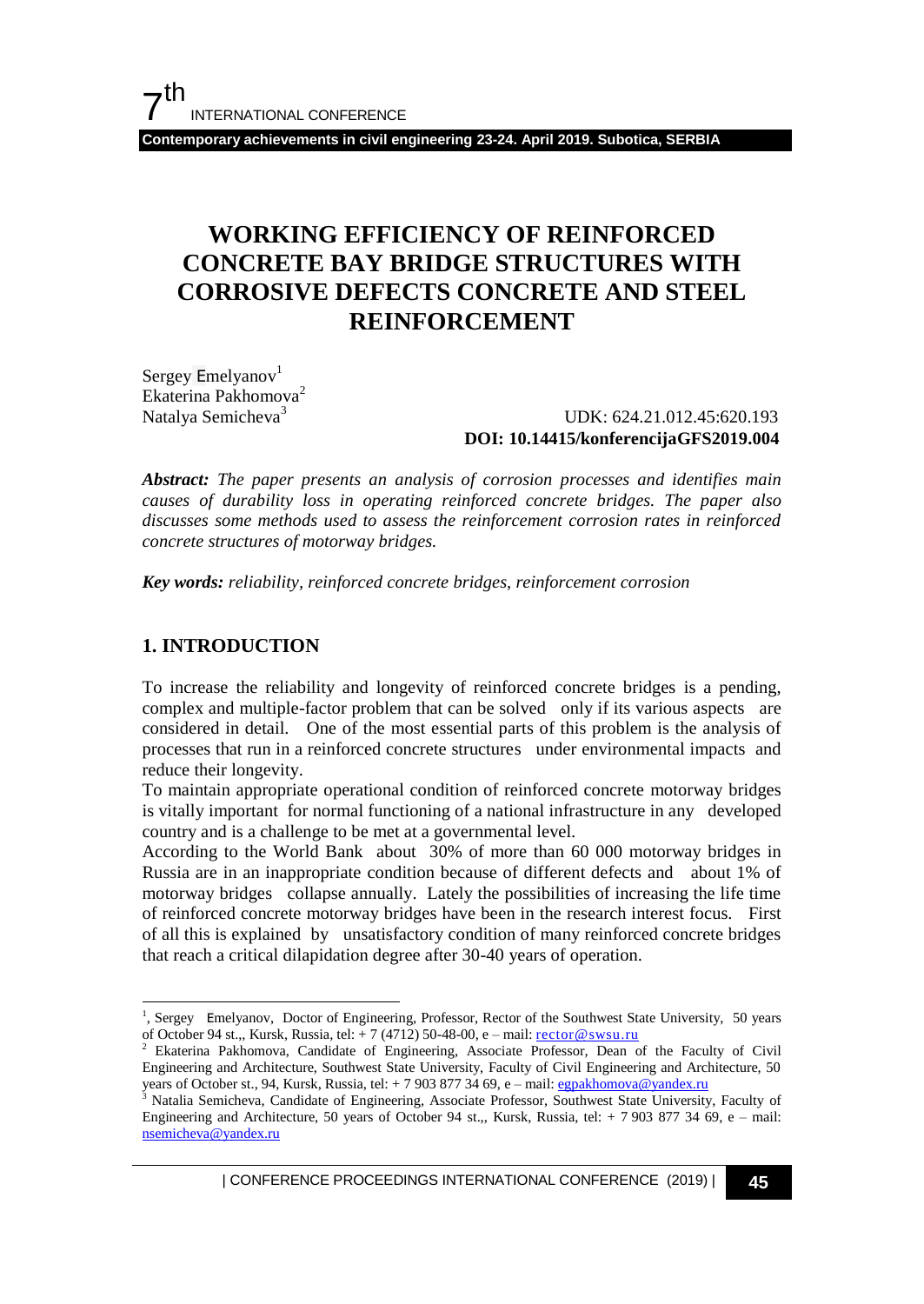7. МЕЂУНАРОДНА КОНФЕРЕНЦИЈА

#### **Савремена достигнућа у грађевинарству 23-24. април 2019. Суботица, СРБИЈА**

#### **2. SUBTITLE**

Today there are two basic lines of research of corrosion in reinforced concrete bay constructions of motorway bridges. The first is based mainly on the research and generalization of operating experience of reinforced concrete bridges, the analysis of their deterioration patterns and assessment of residual durability and endurance of various structural elements, and creation of corresponding theoretical and empirical dependences. This research line is presented by Vasilyev A.I.; Podvalnij A.M., Shesterikov V.I., Antropova E.A., Bondarenko V.M., Iosilevsky L.I., Chirkov V. P. and some others. The second trend uses probabilistic approach to degradation processes in relation to specific constructions. The followers of this trend are Anisimov A.V.; Shilin A.A.;Zaitsev M.V.; and Zolotareva I.A., who analyze concrete carbonization and chlorides diffusion taking into account climatic and seasonal aggressive impacts on building structures from probabilistic viewpoint.

In the majority of cases reinforced concrete bridges lose their performance characteristics because of corrosion in their concrete reinforcement elements. As a rule corrosion in bridges and overpasses is caused by two concurrent processes:

а) carbonization of concrete cover;

б) deterioration of reinforcement elements due to the ingress of chlorides, mostly sodium chloride, that is traditionally used as an anti-icing agent.

Carbonization of the concrete cover is the most common universal aggressive effect in reinforced concrete structures that are used in natural environment. Essentially this is the process when carbon dioxide , which is contained in the atmosphere in an average volume concentration of  $C = 0.03\%$ , interacts with slaked lime and alkali hydroxides of the concrete cover. As a result the рН value of the concrete liquid phase drops down to 11.0 and more, when in the absence of carbonization it ranges between 12.4- 13.0. Thus the concrete cover can no longer function as an electrochemical protection of reinforcement elements, so the passive state of steel is broken and the reinforcement gets affected by corrosion. The process of such change in the chemical composition of concrete is also called carbonization or neutralization.

Carbonization can be written in the form of the following chemical reaction

$$
Ca(OH)2 + CO2 = CaCO3 + H2O
$$
 (1)

The process is quantitatively rigorously described by simultaneous differential equations [1], that can be simplified to the differential equation of the 1st order known as the 1st Fick's law. Its solution contains empirical parameters which are characterized by uncertainty and spread in values, therefore for the purpose of practical calculations the semi empirical dependence received on the basis of the 1st Fick's law is usually used

$$
X = A\sqrt{\tau},\tag{2}
$$

 $X$  – depth (thickness) of a carbonized layer (cm);  $\tau$  – time (years);

A – empirical coefficient (cm/year<sup>0,5</sup>).

The formula (2) has numerous experimental proofs.

If we deal with the structures operating in natural environment, the coefficient (A) reflects a cumulative influence of operating conditions, the position of reinforcing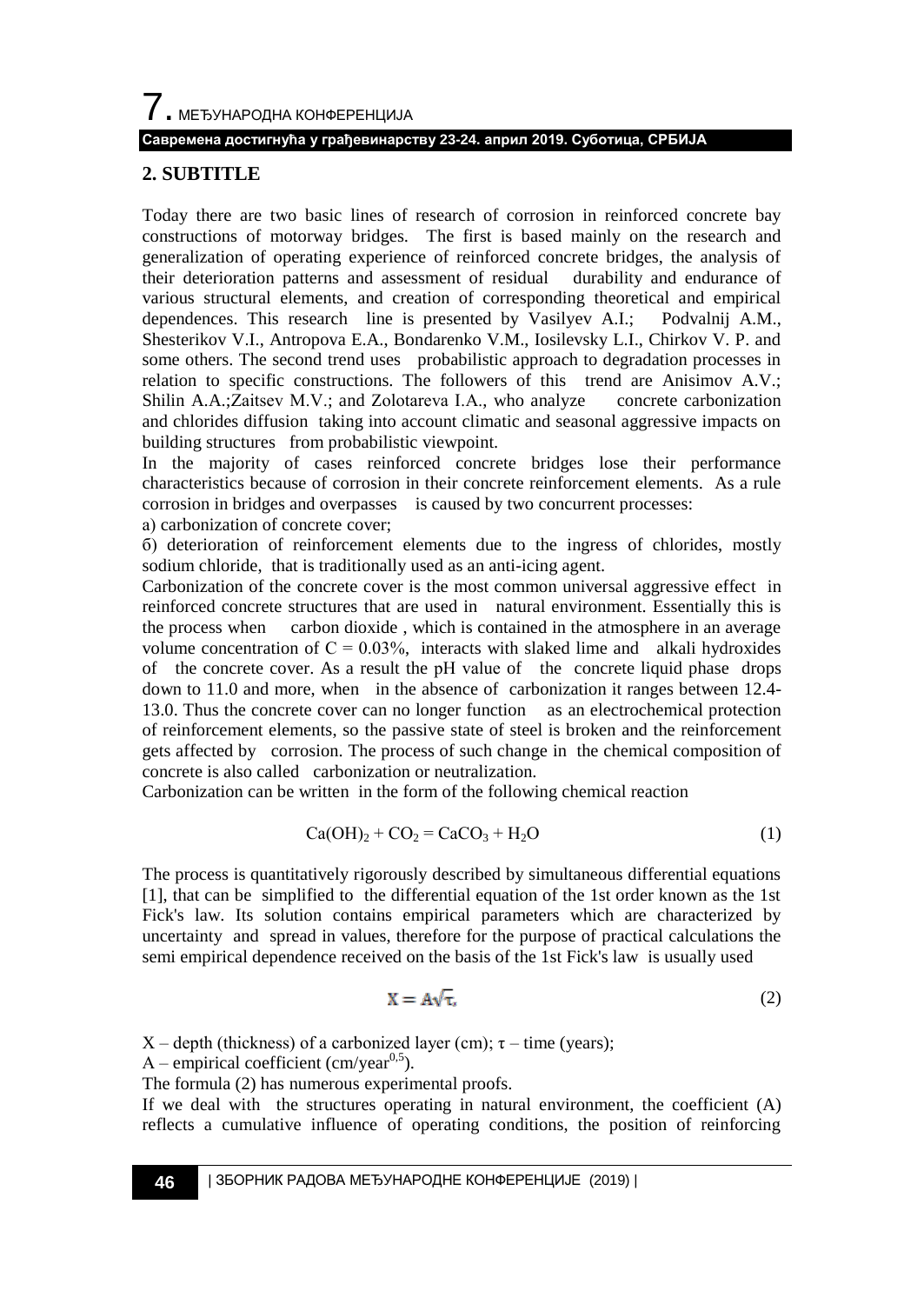### $7<sup>th</sup>$ INTERNATIONAL CONFERENCE

**Contemporary achievements in civil engineering 23-24. April 2019. Subotica, SERBIA**

element in a structure, and climate and weather factors on the carbonization rate and concrete structure.

By analyzing the concrete cover carbonization process in reinforced concrete structures with due consideration of empiric statistical parameters of this process and statistical characteristics of concrete cover thickness it is possible to carry out rational valuation of concrete cover thickness and its design for different elements of reinforced concrete bridges, as well as to estimate the time to the beginning of reinforcement corrosion in operating building structures.

| $N_2$          | Structure description                                                  | Construction<br>class by<br>content of Cl <sup>-</sup> | Maximum<br>permissible<br>contents Cl, % per<br>cement mass |
|----------------|------------------------------------------------------------------------|--------------------------------------------------------|-------------------------------------------------------------|
|                | Non-reinforced concrete without any<br>metal elements                  | 1.0                                                    | 1.0                                                         |
| $\overline{c}$ | Concrete with regular reinforcement<br>elements or with metal elements | 0.20<br>0.40                                           | 0.20<br>0.40                                                |
| 3              | Prestressed concrete                                                   | 0.10<br>0.20                                           | 0.10<br>0.20                                                |

*Table1. Recommendations on the maximum content of chlorides in various strucutres*

Steel reinforcement corrosion resulting from extensive application of chloride salts – anti-icers in winter periods is the main reason of reduced life-time of reinforced concrete motorway bridges.

The assessment of corrosive wear of reinforcing elements in a reinforced concrete structure is a serious challenge, because corrosive wear is the parameter that largely determines the state of load-bearing capacity of a building structure, and, hence, has significant influence on administrative decision making issues like setting up maintenance time and scope, evaluating the need in the replacement of failed elements, or the demand to introduce traffic restriction or suspension for repairs period, etc.

The rate of reinforcement corrosion can be accurately determined only by taking samples of reinforcing bars to be studied in laboratory conditions by applying such methods as etching treatment in inhibited acid to find weight loss by comparing actual measurements with reference values. In this case, considering uneven character of corrosion patterns, any reliable data can be obtained only if mathematical statistics requirements are met, i.e. the number of samples should be not less than 10-15.

Meanwhile, the loss of integrity of at least one reinforcement bar leads to a noticeable loss in the bearing capacity of a reinforced concrete structure and for this reason is unacceptable as such.

The assessment of corrosion rate by direct measurements of open reinforcement elements during inspections cannot provide any reliable results, because such shear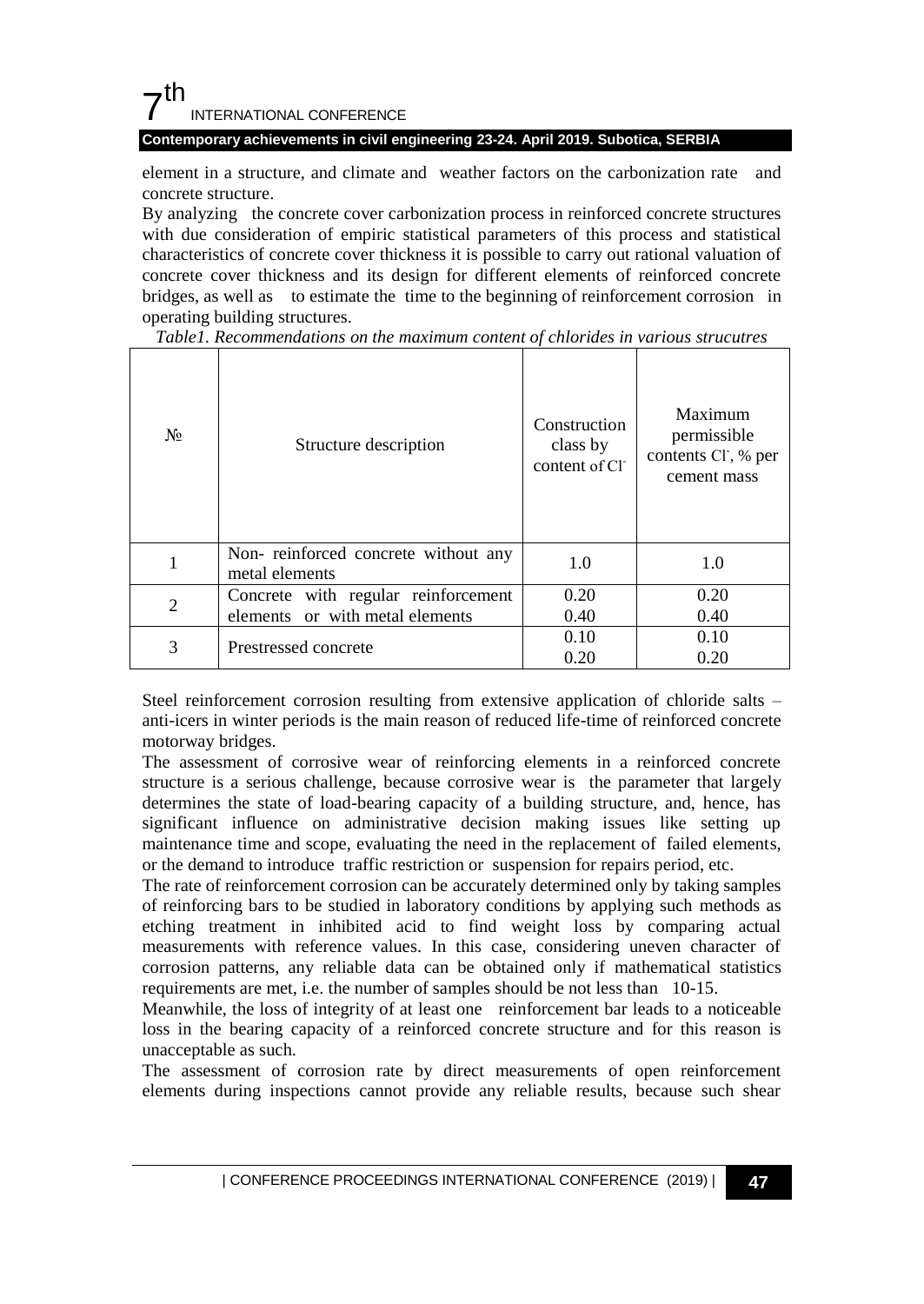### 7. МЕЂУНАРОДНА КОНФЕРЕНЦИЈА **Савремена достигнућа у грађевинарству 23-24. април 2019. Суботица, СРБИЈА**

ruptures are often few and it is hardly possible to make any exact measurements on them.

Therefore an assessment technique has been developed by means of which it is possible to determine reinforcement corrosion rate indirectly by assessing its external manifestation effects on the surface of a building structure. It is believed that reinforcement corrosion is manifested by the width of a longitudinal crack opening on the concrete cover surface.

It was found that deformation (displacement) of the concrete cover that is forced out by a corrosive reinforcing bar is:

 $f = 2\Delta$ .



where  $\Delta$  – is corrosion rate



*Figure 1. Change in the reinforcing bar section view as a result of corrosion*

 $r_o$  initial radius of the reinforcing bar section;  $r_{ox}$  – external radius of the oxide layer;  $r_k$ – radius of a reinforcing bar section resulting from corrosive wear.

If a crack in a structure is formed as a result of concrete over carbonization, then only preventive measures can be taken, such as painting or integral waterproofing treatment of concrete, or elimination of local moisture sources, etc. In case of chloride aggression these measures are insufficient. [2]

A full-size experimental studies on reinforced concrete failures caused by reinforcement corrosion were performed in the Institute of Construction Sciences, Madrid, under the leadership of a famous researcher Prof. C. Andrade.

Steel bars were placed into a concrete sample with a concrete cover thickness of  $h = 30$ mm; then direct anode current was supplied onto the bars, which caused steel corrosion. Then the dependency between the opening width of a longitudinal crack in the concrete cover and the bar corrosive wear was found. For this purpose the bars were extracted from the sample, etched and weighed to find the weight drop due to corrosion.

The conclusions drawn by authors of this work agree with the findings received in the above studies [3]

The received results weakly depend on the nature of reinforcement and are stable in this sense. Actually they also do not depend on concrete strength as for usual bridge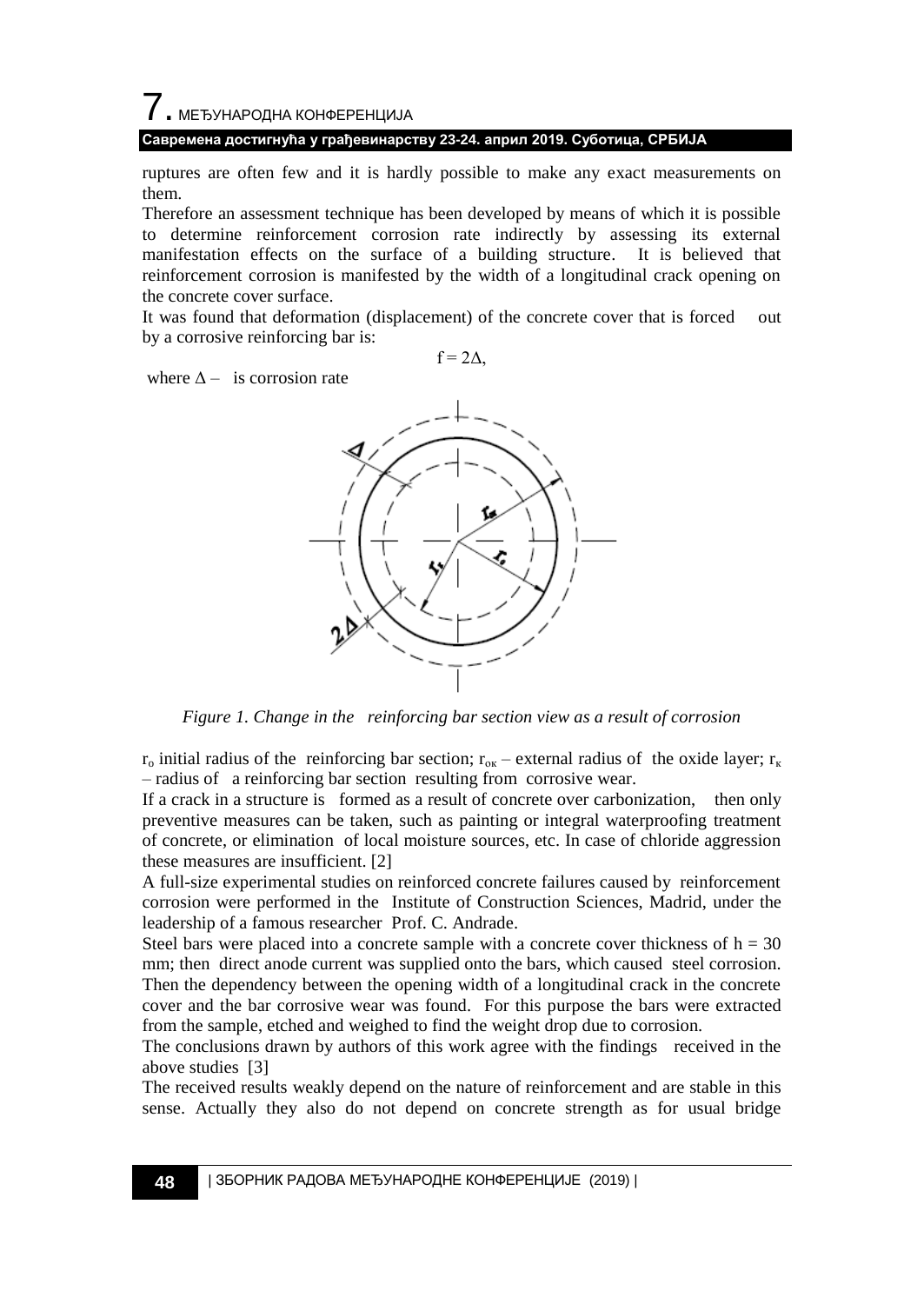

**Contemporary achievements in civil engineering 23-24. April 2019. Subotica, SERBIA**

concretes of B30.... B40 classes Rbt/E  $\approx$  const. At the same time the reduced thickness of the concrete cover speeds up its destruction as is observed at inspections.

In this way the research confirms the possibility to assess corrosive wear of reinforcement in the surveyed beams of bridge bay structures without ripping the surface cover off on an extensive area.

Another major factor to be considered in the studies of reinforced concrete simple span bridges is their durability.



*Figure 2. Concrete carbonization and reinforcement corrosion in the concrete cover of a beams joint*

The most widespread methods of forecasting the life-time of bridge structures are the methods based on the reliability theory. They are based on the methods of calculating the reliability of building structures developed by V.V. Bolotin and A.R. Rzhanitsyn. Potapkin A.A. [4] focused his studies on the assessment of the service life of bridges considering existing defects and damages. V.I. Shesterikov suggested that the engineering condition of the most busy motorway bridges should be assessed by the criterion of their physical wear, which was considered in [5, 6]. Unlike other approaches the condition of a bridge here is assessed by elements with starting from the surface and down to load bearing structures (decking, slabs and supports). The elements were used to find an overall wear index as the sum of individual wear values taken with their significance factors.

The wear of the span structure is determined as a decrease in its loading capacity, and wear of the beam of the span structure is found as a decrease in its load bearing capacity. The wear of a beam should be found with all registered defects considered. Basically these are the defects caused by the destruction of concrete and reinforcement materials. The most significant items are reduced density and durability of concrete, reduction in the beam rigidity because of peeling and destruction of a protective layer, development of cracks in concrete, and corrosion of reinforcement. All these factors can be determined rather precisely by direct inspections of a facility and used as a basis for further calculations of the actual bearing capacity of a beam.

Corrosion damages of concrete and reinforcement of bridge structures were investigated at a reinforced concrete simple span bridge over the Rogozna River near Starkovo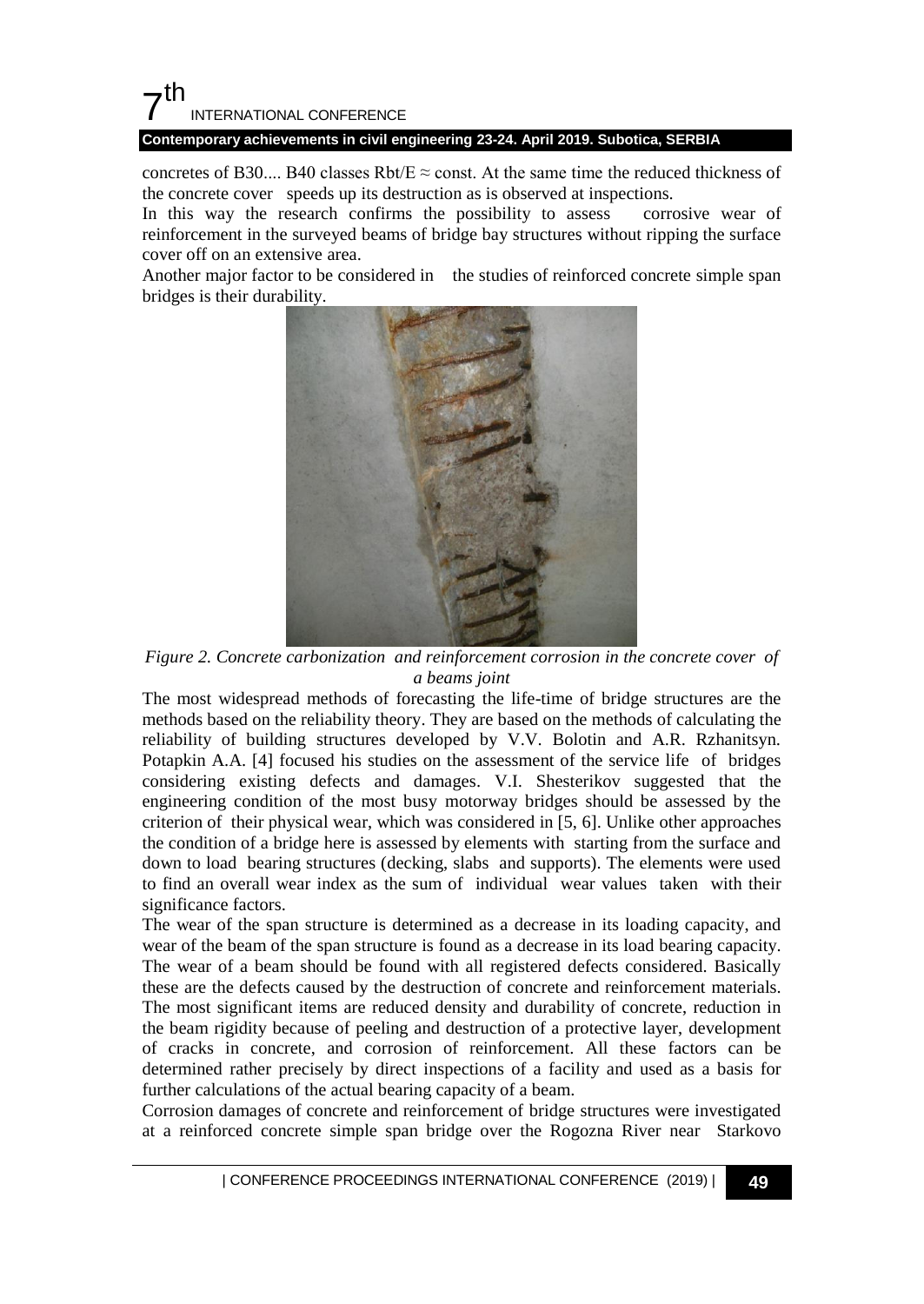# $\overline{7}$ . МЕЂУНАРОДНА КОНФЕРЕНЦИЈА **Савремена достигнућа у грађевинарству 23-24. април 2019. Суботица, СРБИЈА**

village in Kursk Region, Russia. The bridge was chosen as an example object because of multiple defects and overall poor condition. Load bearing capacity calculations were done for the following structures:

- slab span structure; and
- ribbed span structure.



*Figure 3. Simple slab reinforced concrete bridge over the Rogozna River near Starkovo viliage, Kursk Region*

These are the photos of defects and damages in this bridge structures.



*Figure 4. Structural damage of a reinforced concrete slab in the roadway of the bridge, face view*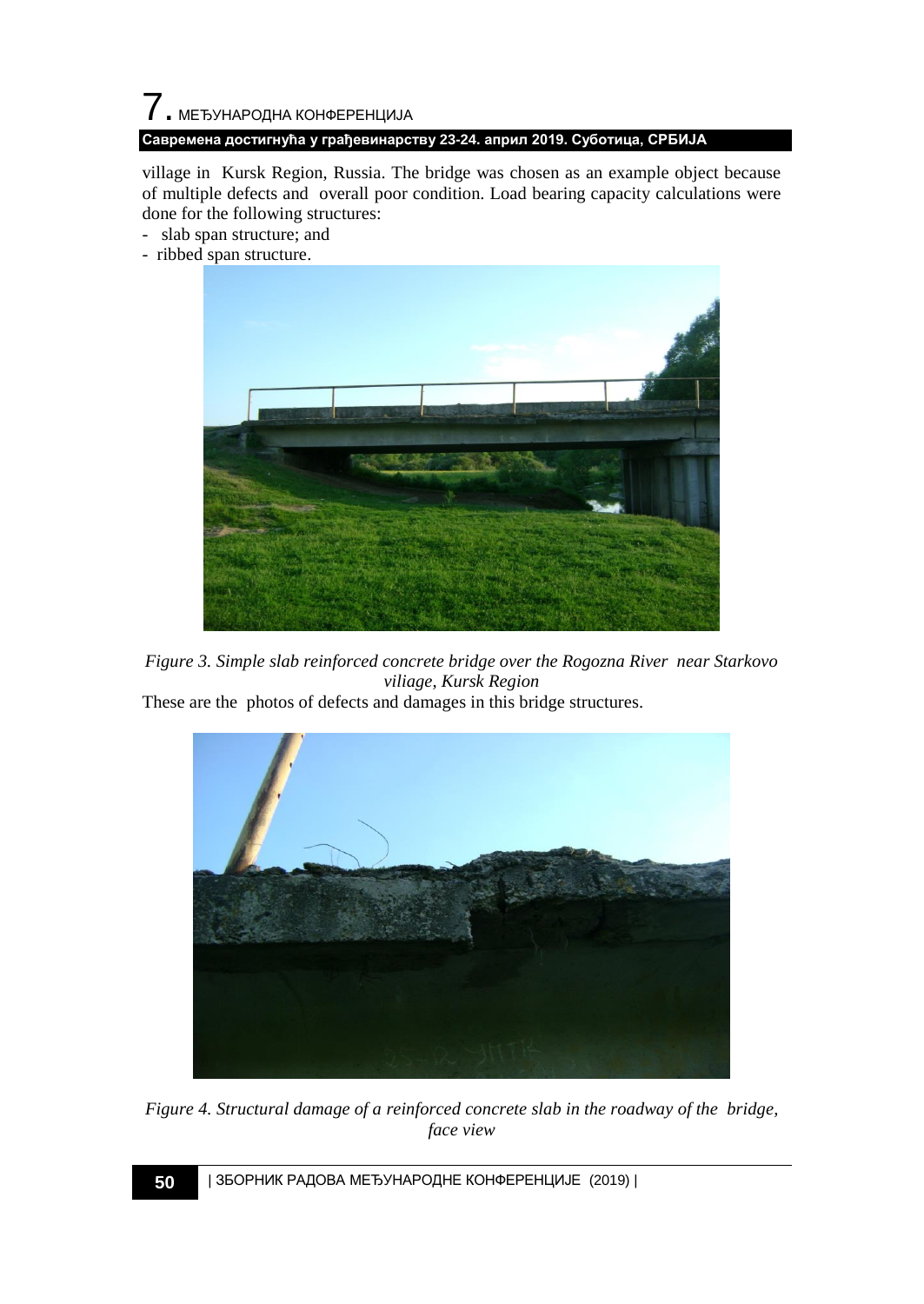**Contemporary achievements in civil engineering 23-24. April 2019. Subotica, SERBIA**



*Figure 5. Clearance box. Diagonal cracks in the crossbar.*



*Figure 6. Destruction of concrete with reinforcement exposure and corrosion in the crossbar*